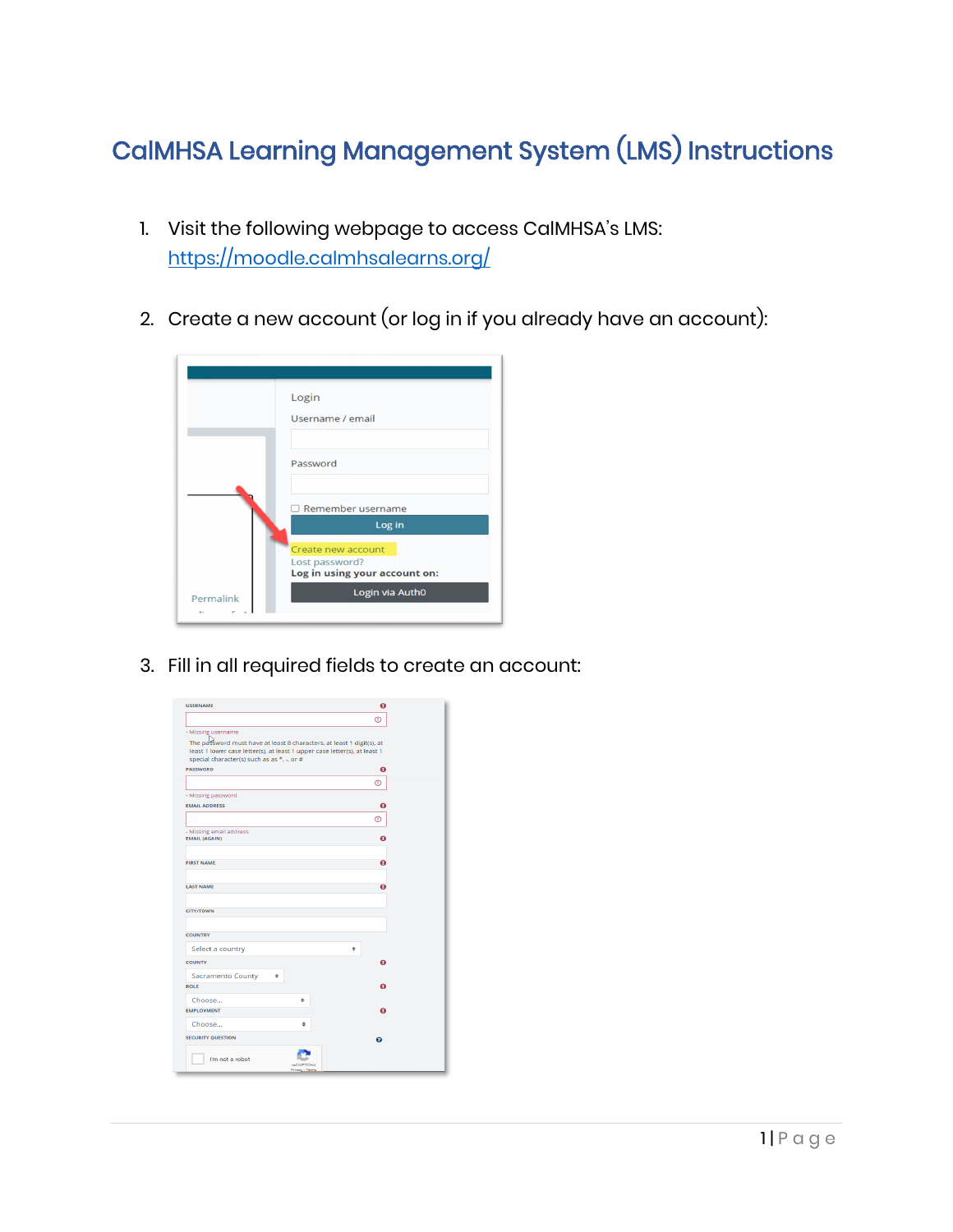4. Click "Create my new account":



5. You will see the following message:



6. The email you receive should state the following:

A new account has been requested at 'California Mental Health Services Authority Learnings' using your email address. To confirm your new account, please go to

this web address: https://moodle.calmhsalearns.org/login/

confirm.php?data=mmzBqvE9gacEAbX/ cavallejo%40comcast%2Enet

In most mail programs, this should appear as a blue link which you can just click on. If that doesn't work, then cut and paste the address into the address

line at the top of your web browser window.

If you need help, please contact the site administrator,

Admin User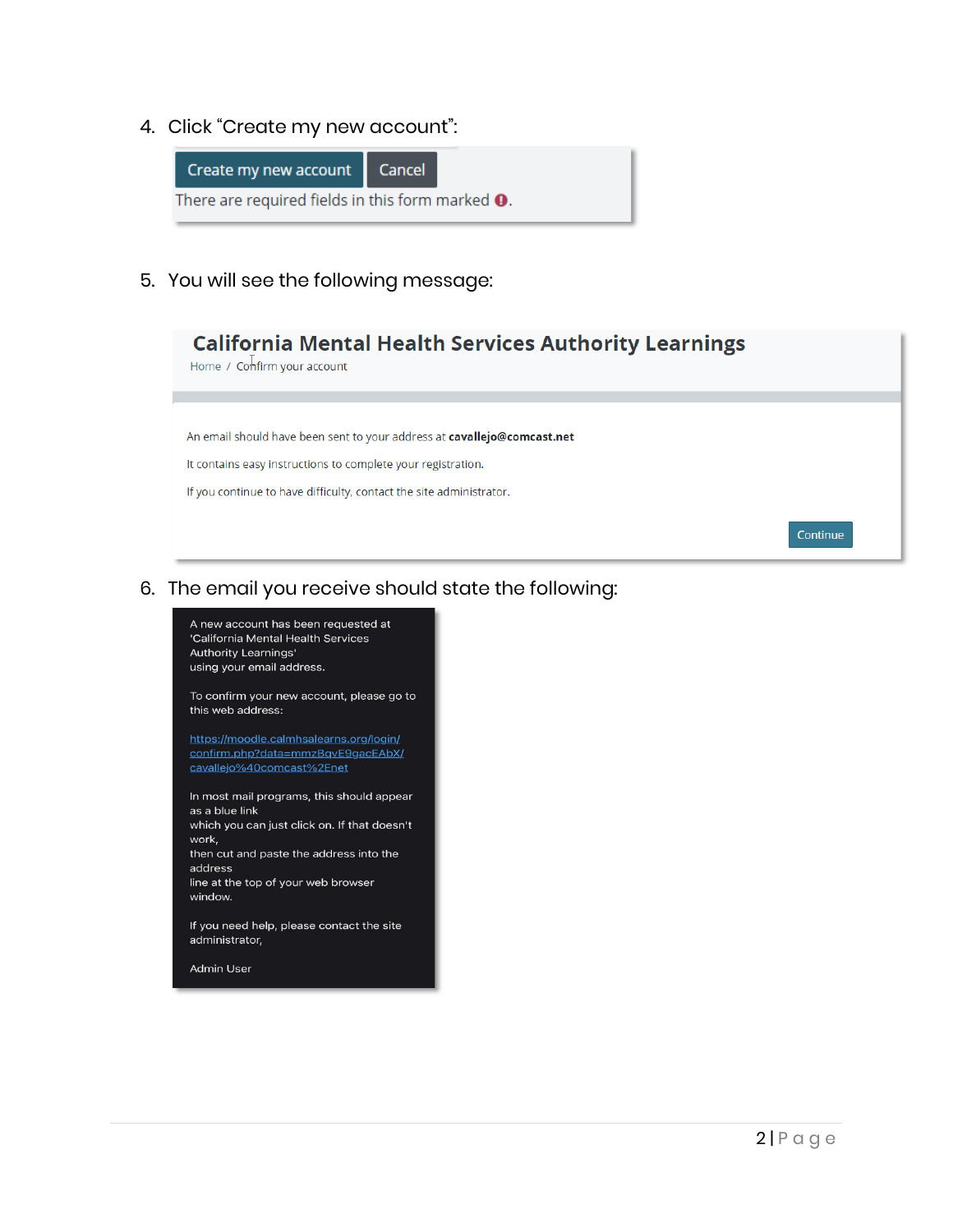7. Once you have confirmed your new account, you can go back to the LMS site and log in:

|                 | LOG IN                                          |
|-----------------|-------------------------------------------------|
|                 | Login                                           |
|                 | Username / email                                |
|                 |                                                 |
|                 | Password                                        |
|                 |                                                 |
|                 | Remember username                               |
|                 | Log in                                          |
|                 | Create new account                              |
|                 | Lost password?<br>Log in using your account on: |
| Permalink       | Login via Auth0                                 |
| replies so far) |                                                 |

8. Once logged in, navigate to your "dashboard":

| ≡ | <b>IMHSA</b><br>---<br>. | COURSES - ENGLISH (EN) - |
|---|--------------------------|--------------------------|
| ∂ |                          |                          |
| 白 |                          |                          |
| ⋂ | Teams                    | Learning                 |

9. In the upper right side of the page you will see a "quick link" button that says "Enroll into CalAIM Course":



10. Select "Enroll me":

| $\&$ Enrollment options     |                             |
|-----------------------------|-----------------------------|
| CalAIM Training             |                             |
| ▼ Self enrollment (Student) |                             |
|                             | No enrollment key required. |
|                             | Enroll me                   |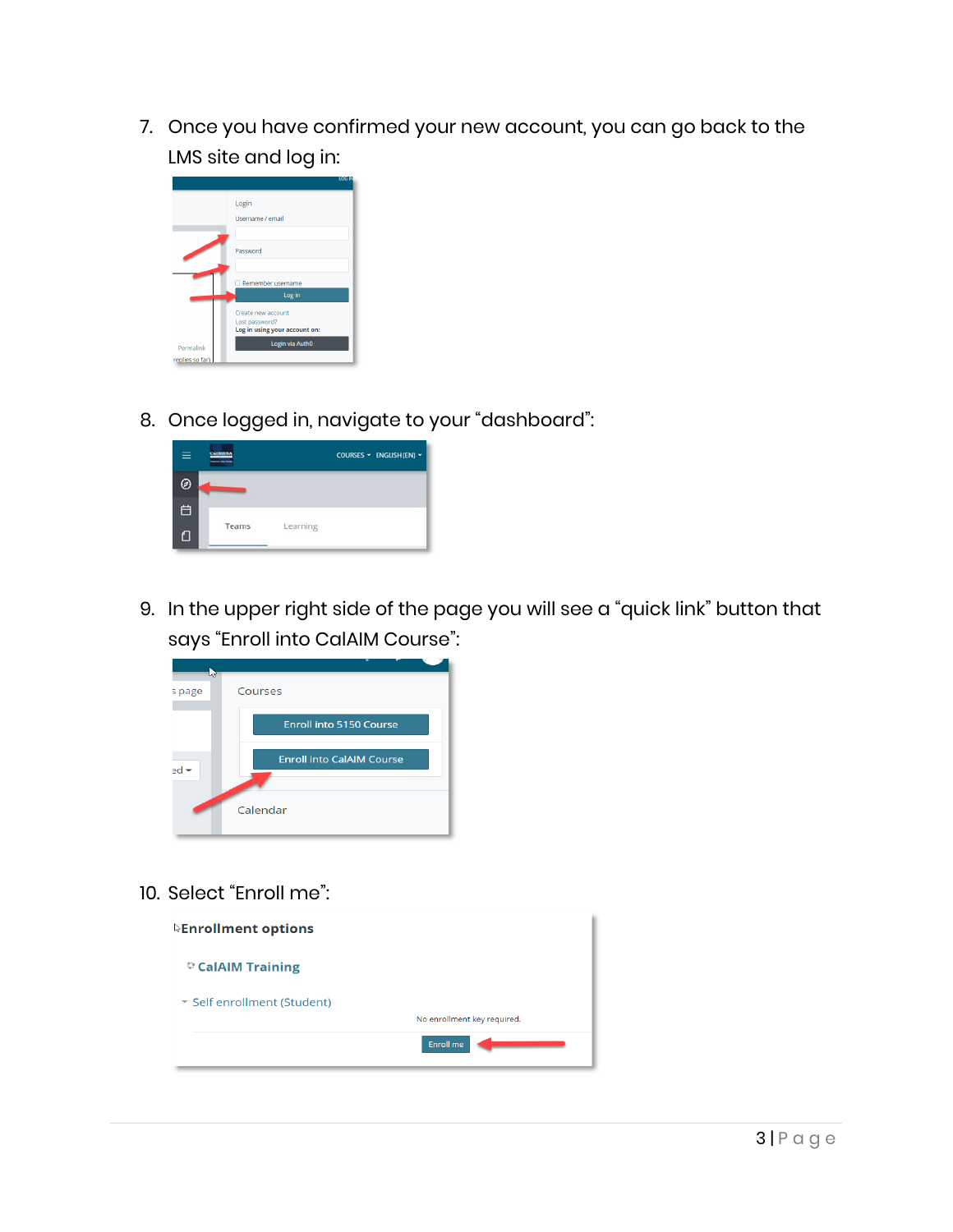11. When you enroll in the CalAIM Course, you should see a list of available trainings (additional trainings will be added as they become available):



12. If you need to exit and return to your training at a later time, you can select "Exit Activity" at the top of the page:



13. To resume your training at a later time, log back in, select "Go to course" and then select the training:

|                                                                                                                                                                                                                                           | w                           | Customize this page                                  |
|-------------------------------------------------------------------------------------------------------------------------------------------------------------------------------------------------------------------------------------------|-----------------------------|------------------------------------------------------|
| しロロ<br>Learning                                                                                                                                                                                                                           |                             |                                                      |
| $\nabla$ All $\sim$<br>Q Search                                                                                                                                                                                                           |                             | $\downarrow$ Last accessed $\star$<br>III Expanded - |
| COURSE - CALAIM<br><b>CalAIM Training</b>                                                                                                                                                                                                 |                             | $\circ$ $\bullet$                                    |
| $(p)$ Start date: 05/24/22                                                                                                                                                                                                                | <b>D</b> End date: 05/30/23 | Go to course                                         |
| <b>CalAIM Training</b><br>Dashboard / My courses / CalAIM                                                                                                                                                                                 |                             |                                                      |
| Announcements                                                                                                                                                                                                                             |                             |                                                      |
| <b>CalAIM Overview</b><br>∀                                                                                                                                                                                                               |                             |                                                      |
| Overview <b>Contract Contract Contract Contract Contract Contract Contract Contract Contract Contract Contract Contract Contract Contract Contract Contract Contract Contract Contract Contract Contract Contract Contract Contr</b><br>⊛ |                             |                                                      |